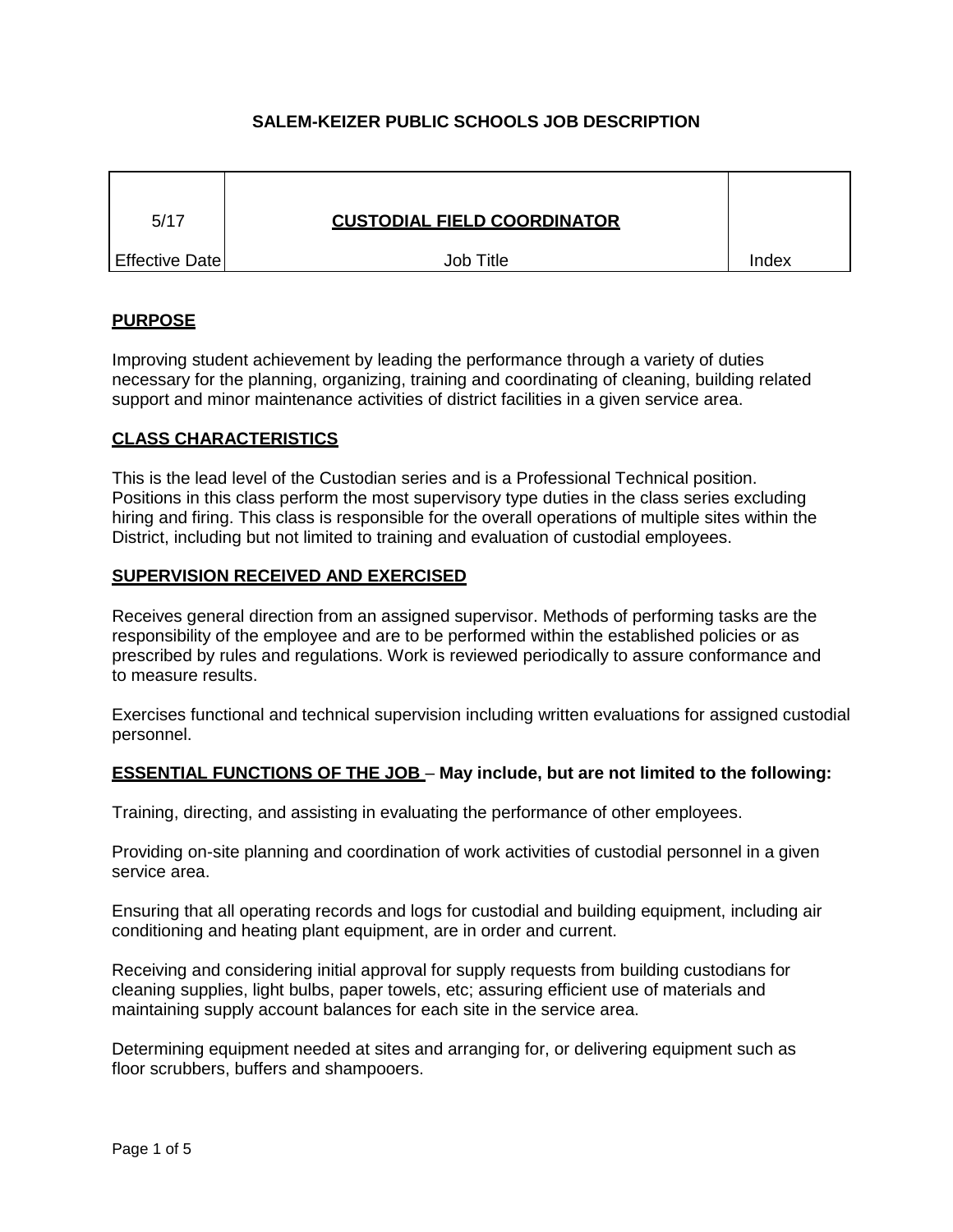Enforcing work schedules assigned by supervisor; making changes as needed to maintain service levels and informing supervisor and affected parties of those changes.

Meeting with building administrators in service areas to discuss building needs and to solicit feedback on work performance of the assigned custodians.

Inspecting carpets and other floor surfaces, establishing schedules and priorities for the floor maintenance and directing the activities in their service area.

Providing ongoing training including ability to demonstrate use of equipment in areas relating to cleaning, minor maintenance and building operations.

Assures the development, accuracy, and use of building operation manuals to guide the work in each building.

Submitting maintenance work orders for major repair work needed in the service area.

Thoroughly inspecting facilities at least once each month with interim inspections as needed to ensure that district standards are being met; preparing reports on inspections including trends and action plans.

Promoting knowledge of and daily use of the District Quality Assurance Model.

Promoting knowledge and daily application of Department, team, and Business & Support Services goals and initiatives.

Assisting the Managers in Facilities with special projects related to building operations.

Maintaining regular and consistent attendance and punctuality.

Responding to calls from or about schools and departments for planned, unplanned, and emergency assistance on a 24-hour basis.

Performing related duties consistent with job description and assignment.

#### **MINIMUM QUALIFICATIONS**

#### **Knowledge of:**

Operating building management control systems including but not limited to heating plants and air conditioning equipment.

District standards for maintaining buildings and grounds in a safe, clean and orderly condition.

Applicable safety rules and practices.

Modern custodial methods and procedures for cleaning, preserving and maintaining buildings, equipment and grounds.

Methods, materials, equipment and tools used in building and grounds maintenance work.

Principles and practices of supervision and department standards for training.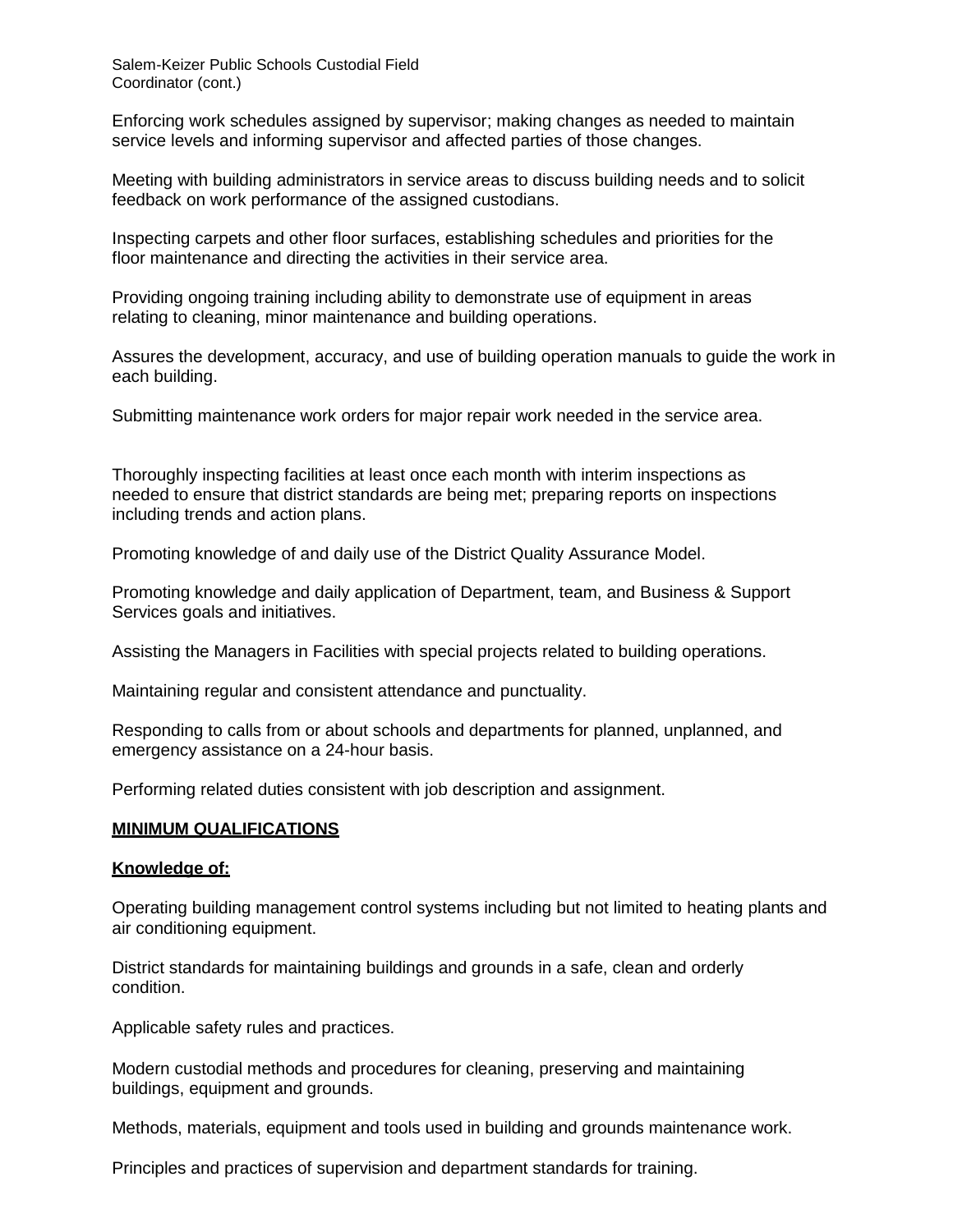Basic computer skills.

# **Ability to:**

Evaluate the performance of other employees.

Develop and implement custodial programs and procedures.

Evaluate and establish work priorities.

Coordinate the work of other employees.

Read and understand blueprints.

Read and understand technical writing.

Prepare building operation manuals, reports and budget information.

Establish and maintain effective working relationships with those contacted in the course of work.

Communicate clearly and concisely, both orally and in writing.

Train custodial employees in all facets of work

### **Experience and Training:**

Any combination of experience and training that would provide the required knowledge and abilities is appropriate. A representative way to obtain the required knowledge and abilities would be:

#### **Experience:**

Five years of increasingly responsible experience in custodial and building maintenance, including one year of lead responsibility.

Experience with customer service skills preferred.

# **Training:**

Equivalent to the completion of the twelfth grade.

Possession of or ability to obtain and maintain a valid Oregon driver's license.

The following certifications are all preferred:

Asbestos removal certificate, Energy conservation certificate, Indoor air quality certificate, Building operator training, Boiler training/HVAC training, Highlift/forklift certificate, Respirator training.

# **Work Environment:**

This work is done inside and outside of school or district buildings, and may include a variety of climates, as well as solvent odors. Frequent bending, lifting, standing, twisting, crawling, walking, kneeling, and climbing ladders. Must be able to lift up to 100 lb. loads on occasion, and 50 lb. loads repeatedly throughout the day. Safety equipment is available for use.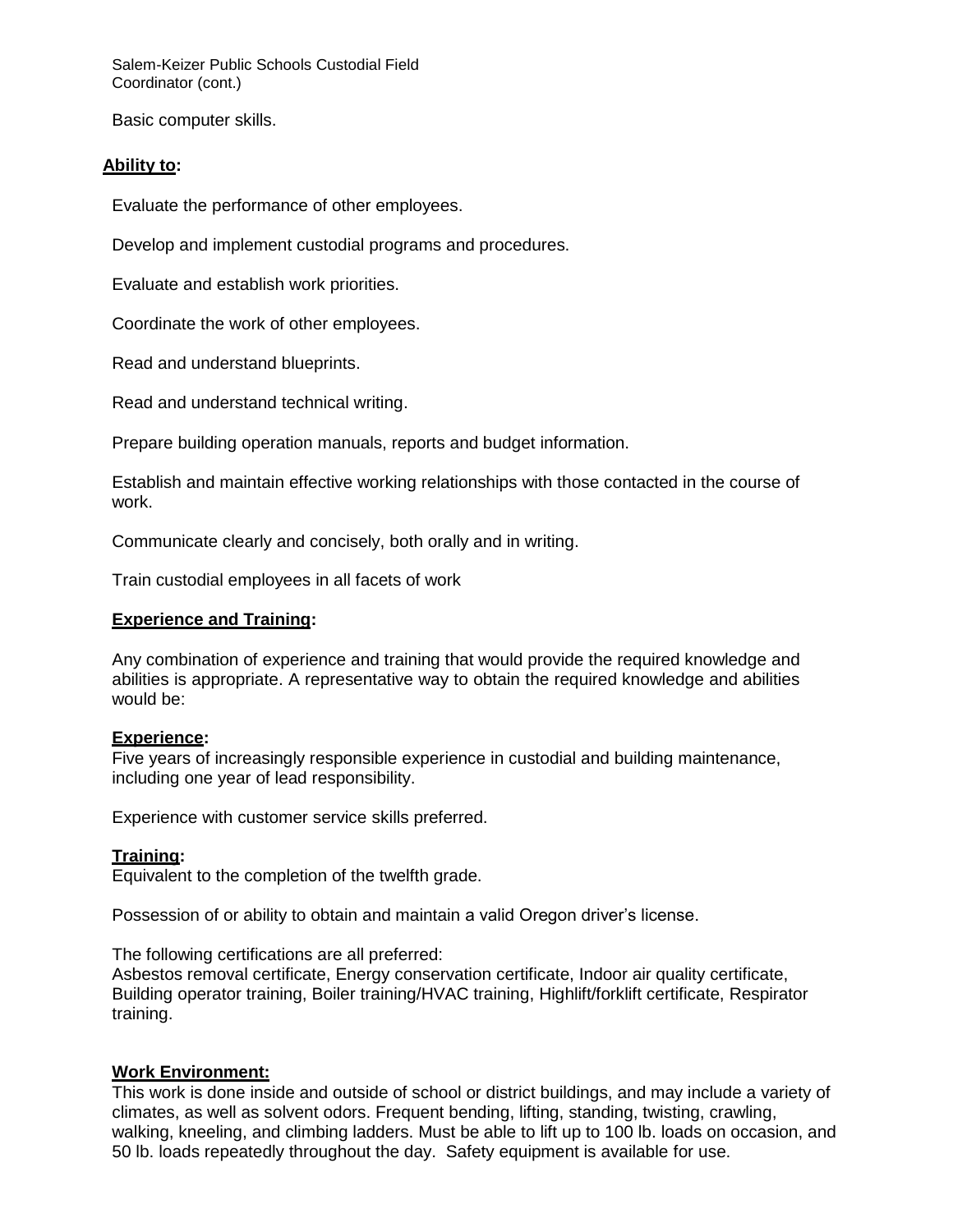## **PHYSICAL REQUIREMENTS Light Repetitive Work:**

Floor level: occasionally; scraping gum, pulling staples Knee level: occasionally; cleaning desks Waist level: continuously cleaning desks, vacuuming Shoulder level: frequently; cleaning shelves, gathering supplies Overhead level: frequently, changing light bulbs, dusting, washing windows Bending: frequently; toilet bowls, tables Twisting: frequently, mopping, vacuuming, operating floor machine, waxing floors, shampooing carpet. Squatting: picking up items from the floor Kneeling/crawling: awkward positions, i.e. cleaning the base of desks, pulling staples out of carpet. Garbage Cans: lifted up and dumped into dumpsters 33 gallons: 24 pounds 40 gallons: 40 pounds 33 gallons from kitchen: 68 pounds 40 gallons from kitchen: 80 pounds Empty round: 7 pounds Empty square: 20 pounds Average dumpster height: 54 inches Vertical lift: ranges from approximately 24 inches to 80 inches Frequency of lifts 3-4 per shift Floor scrubber: 110 pounds (2 person lift) Multi-purpose vacuum: 47 pounds, carried up the stairs Wet/dry vacuum: 100 pounds pulled up the stairs, dry; 130 pounds, wet (not pulled up the stairs) Mop and bucket (dry): 25 pounds carried up the stairs. Desk: 40 pounds, 29 inches to 43 inches vertical lift. 5 gallon bucket of wax: One bucket: 21 inches to 29 inches vertical lift. Two buckets: 90 pounds, carried up stairs; one in each hand. Three buckets: 135 pounds pulled up stairs on a hand-truck. Can Liners: 23 pounds, lifted onto shelf 71 inches high Case of Toilet Paper: 48 pounds, lifted onto shelf 71 inches high. Case of Paper towels: 39 pounds, lifted onto shelf 71 inches high. Push (static): 80 pounds of forces at waist level. This figure was derived at by assessing the strength of three custodians who performed the following capacities: 78 pounds, 80 pounds, and 82 pounds. It was decided by those present during the job analysis that the middle amount would be used as criteria for pre-placement screens. Pull (static): 110 pounds of force at waist level. This figure was derived at by assessing the strength of three custodians who performed the following

capacities: 90 pounds, 110 pounds, and 140 pounds. It was decided by those present during the job analysis that the middle amount would be used as criteria for pre-placement screens.